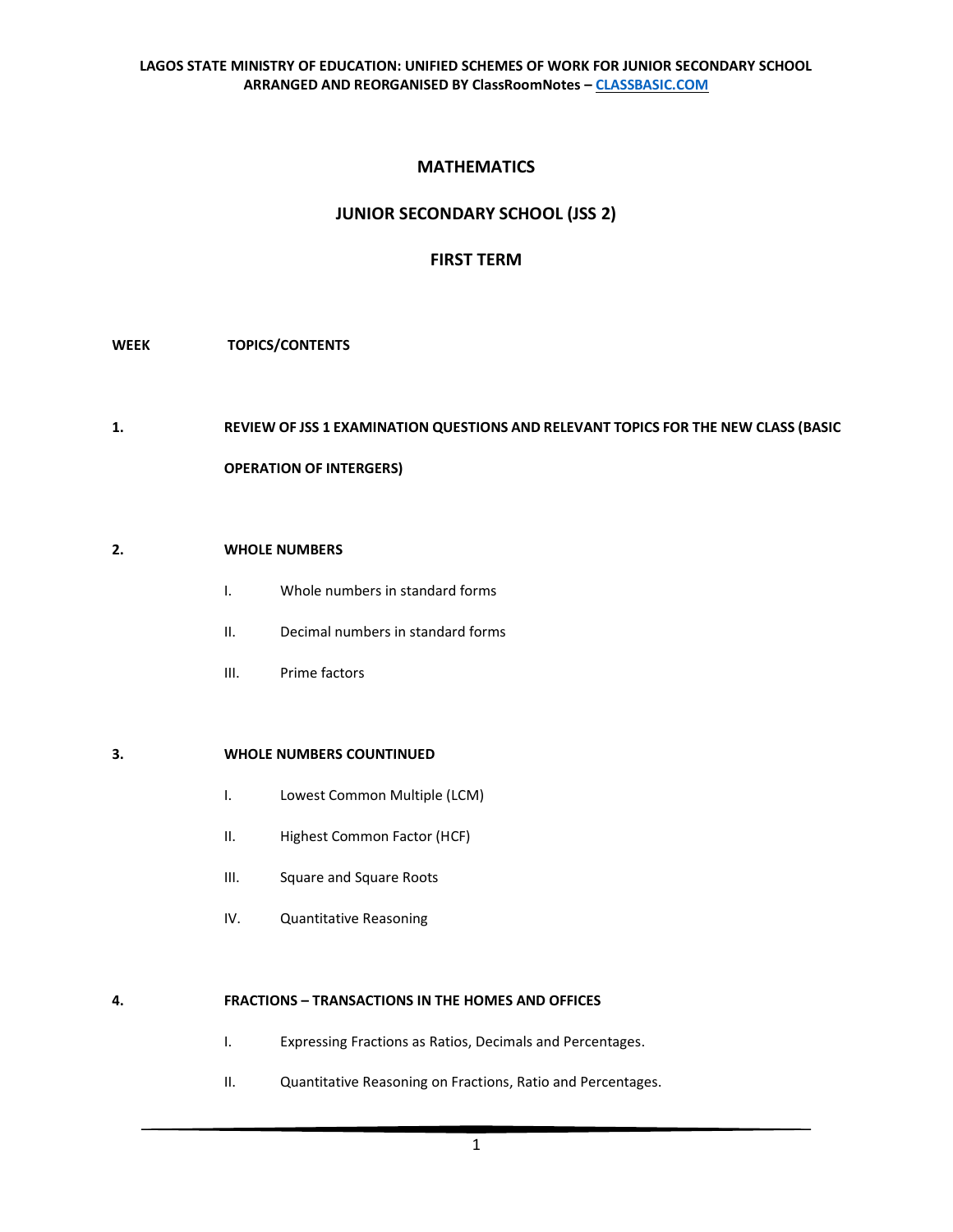III. Commercial Arithmetic

### **5. APPROXIMATION**

- I. Approximation of Numbers to
	- Decimal. Places
	- Significant Figures
	- Whole Numbers
	- Nearest Tens, Hundreds, Thousands, Tenths, Hundredths and Thousandth
- II. Quantitative reasoning

#### **6. MULTIPLICATION AND DIVISION OF DIRECTED AND NON DIRECTED NUMBERS**

- I. Definition and Examples of Directed and Non Directed Numbers Square and Square Roots Tables
- II. Multiplication and Division of Directed and Non Directed Numbers

## **7. REVIEW OF FIRST HALF TERM'S LESSONS AND PERIODIC TEST**

#### **8. ALGEBRAIC EXPRESSIONS**

- I. Definition of algebraic expressions with examples
- II. Expressions of algebraic expressions
- III. Factorization of simple algebraic expressions

#### **9. ALGEBRAIC EXPRESSIONS COUNTINUED**

- I. Expansion and Factorization of quadratic expressions.
- II. Definition of algebraic fractions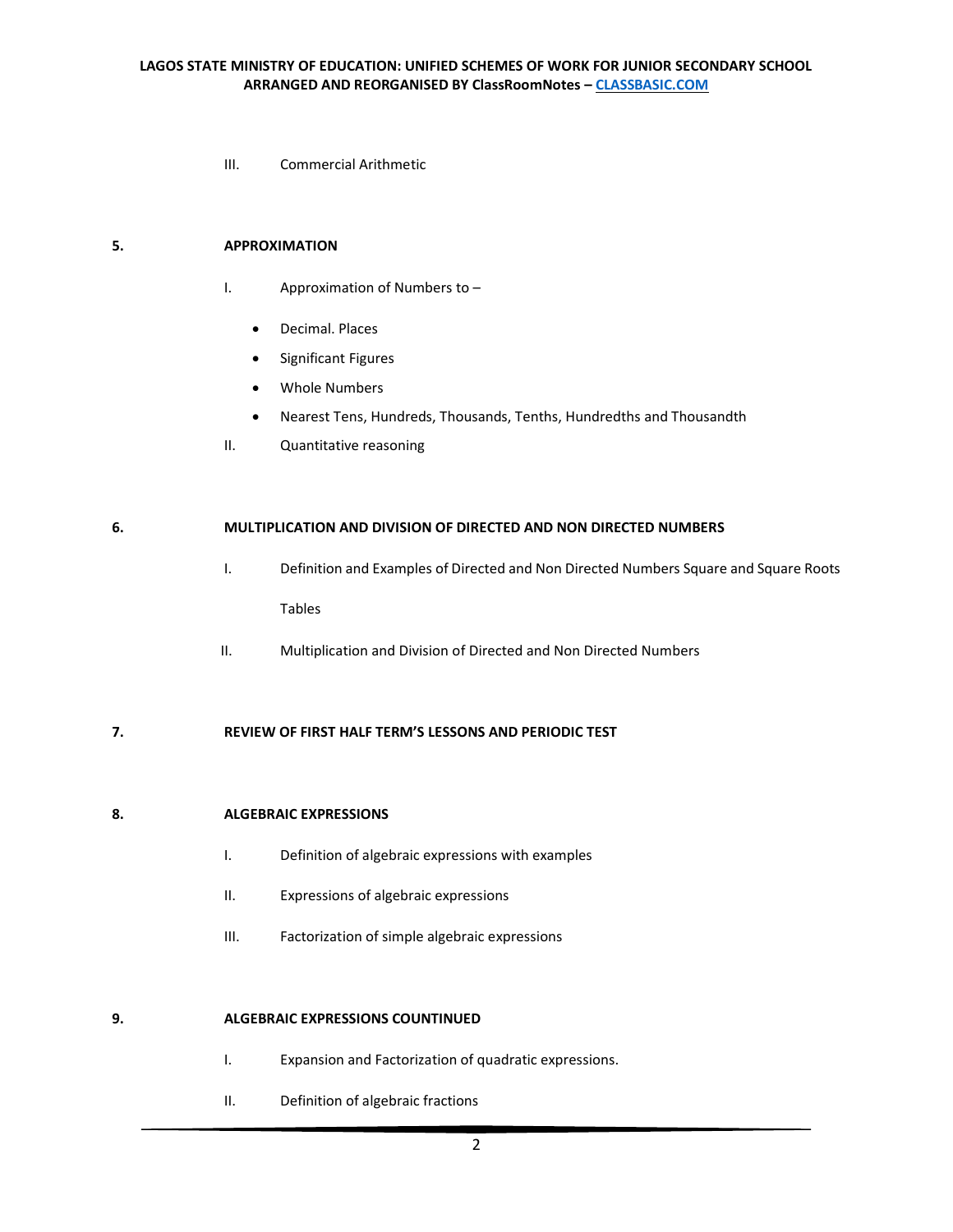### **LAGOS STATE MINISTRY OF EDUCATION: UNIFIED SCHEMES OF WORK FOR JUNIOR SECONDARY SCHOOL ARRANGED AND REORGANISED BY ClassRoomNotes – [CLASSBASIC.COM](http://classbasic.com/)**

- III. Algebraic fractions with whole number denominator (Addition and Subtraction)
- IV. Quantitative Reasoning

#### **10. ALGEBRAIC EXPRESSIONS COUNTINUED**

Word Problems leading to Simple Algebraic Fractions

## **11. REVISION OF FIRST TERM'S LESSONS AND FIRST TERM EXAMINATION**

#### **12. – 13. FIRST TERM'S EXAMINATION**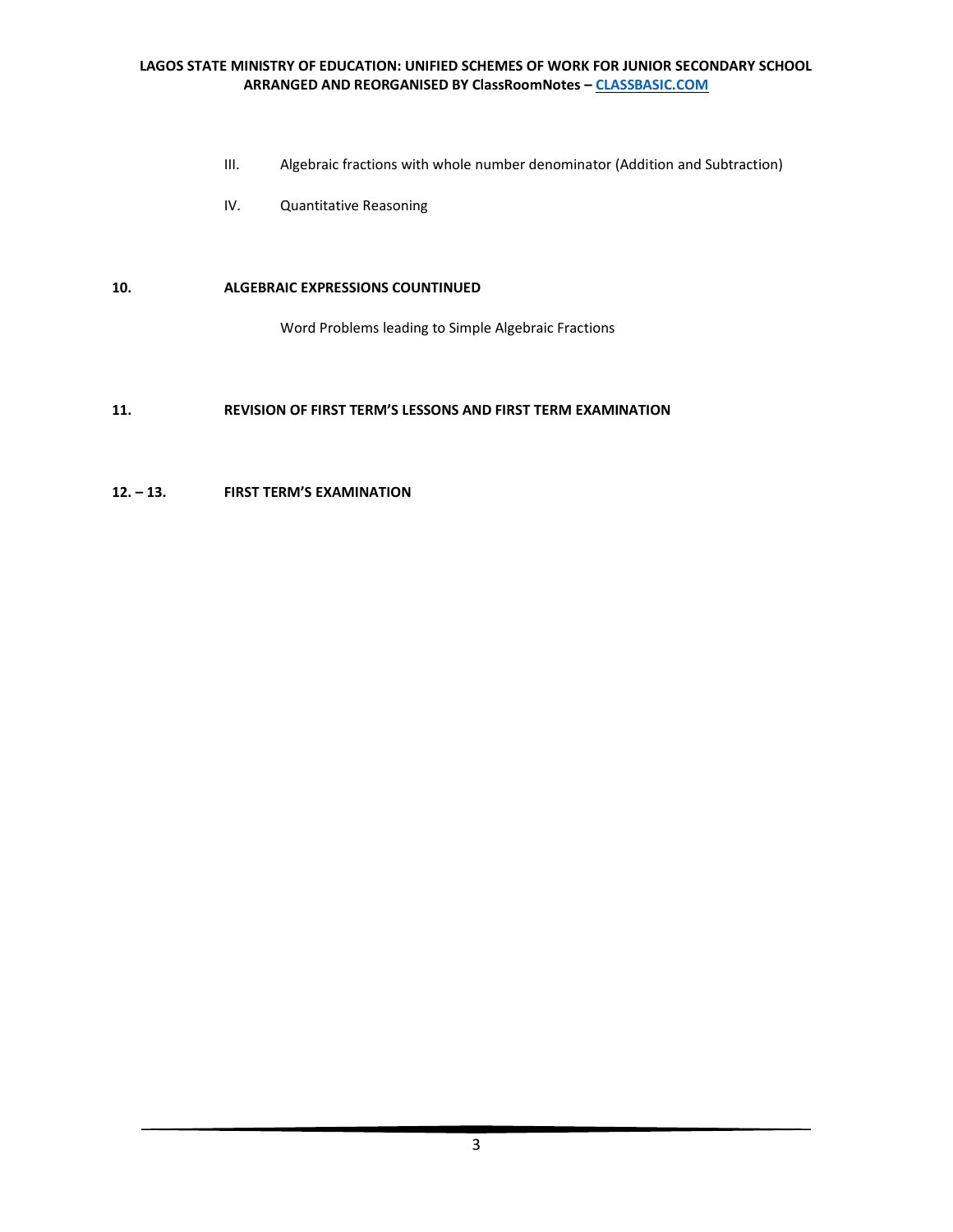# **MATHEMATICS**

# **JUNIOR SECONDARY SCHOOL (JSS 2)**

# **SECOND TERM**

### **WEEK TOPICS/CONTENTS**

### **1. REVIEW OF FIRST TERM'S WORK EMPHASIS ON ALGEBRAIC EXPRESSIONS, SOLVING OF**

#### **QUADRATIC EQUATIONS AND TRANSACTIONS AT HOME AND OFFICES**

#### **2. SIMPLE EQUATIONS**

- I. Algebraic Equation
- II. Differences between Algebraic Expressions and Algebraic Equation
- III. Problems on Simple or Algebraic Equations

#### **3. LINEAR INEQUALITIES**

- I. Definition of Linear Inequalities
- II. Word Problems leading to Simple Inequalities in One Variable.

### **4. LINEAR INEQUALITIES COUNTINUED**

- I. Graphical Representation
- II. Graphs of Cartesian Plane The Axis

#### **5. GRAPHS**

- I. Graphs of linear equations in two variables
- II. Plotting of linear graphs in two variable from real life situations.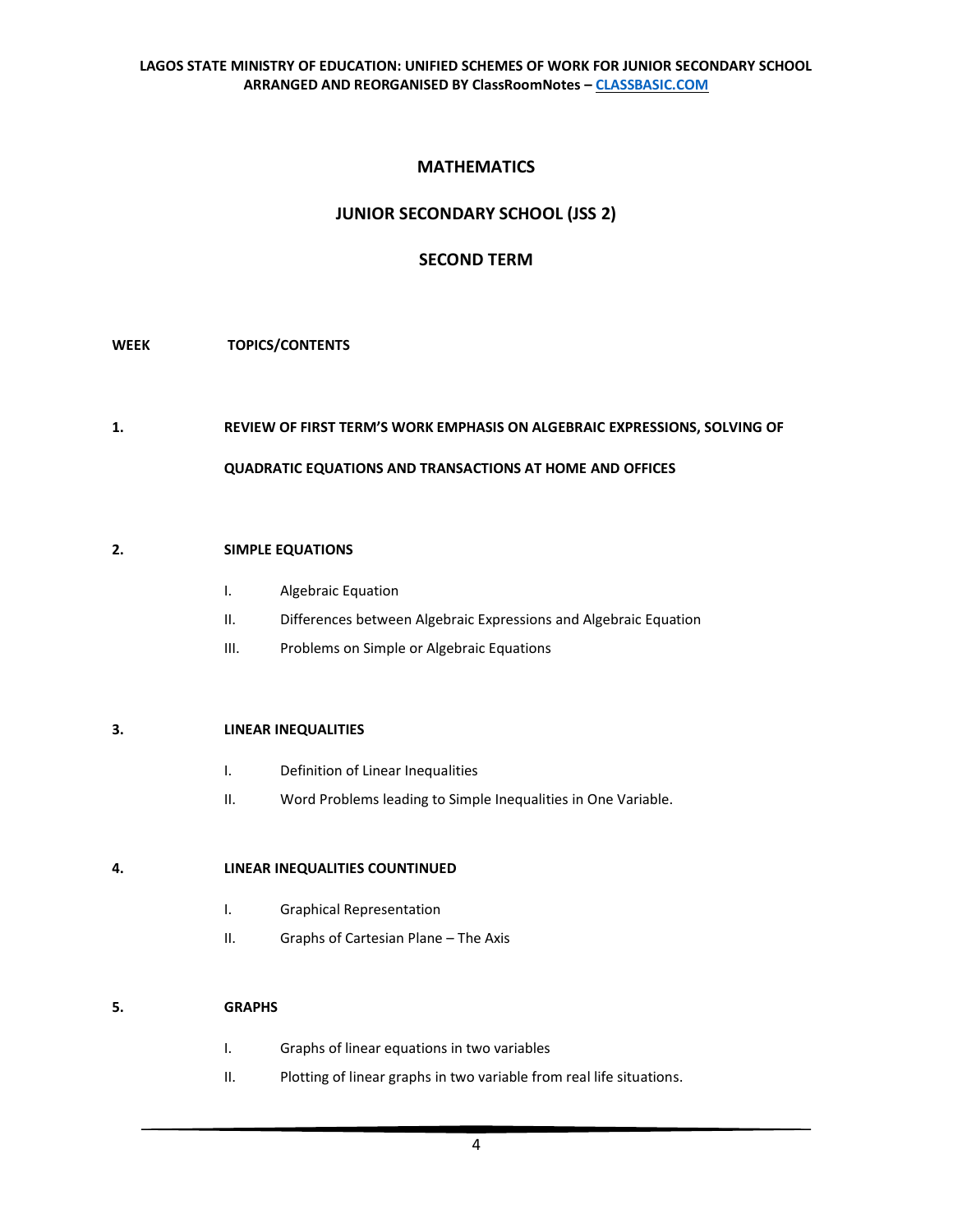#### **LAGOS STATE MINISTRY OF EDUCATION: UNIFIED SCHEMES OF WORK FOR JUNIOR SECONDARY SCHOOL ARRANGED AND REORGANISED BY ClassRoomNotes – [CLASSBASIC.COM](http://classbasic.com/)**

III. Quantitative reasoning problems on graphs

#### **6. PLANE FIGURES/SHAPES**

- I. identify plane shapes in their environment
- II. State the Properties of Plane Shapes e.g. Square, Rectangle, Parallelogram, rhombus and Kites.

#### **7. REVIEW OF THE FIRST HALF TERM'S WORK AND PERIODIC TEST**

#### **8. SCALE DRAWING OF LENGTH AND DISTANCES**

- I. Meaning of scale drawing and state the purpose of drawing using scale.
- II. Practically demonstrate real measurement and represent the same in scale on plain paper or cardboard paper.

#### **9. QUANTITATIVE APTITUDE ON PLANE SHAPES AND SCALE DRAWING**

- I. Define quantitative aptitude
- II. Reasons for Studying Quantitative Aptitude
- III. Solve PROBLEMS on Quantitative Aptitude related to Plane Shapes/Figures and Scale Drawing

### **10. REVISION OF THE SECOND HALF TERM'S WORK AND PERIODIC TEST**

#### **11. REVISION AND EXAMINATION**

### **12. – 13. EXAMINATION AND VACATION**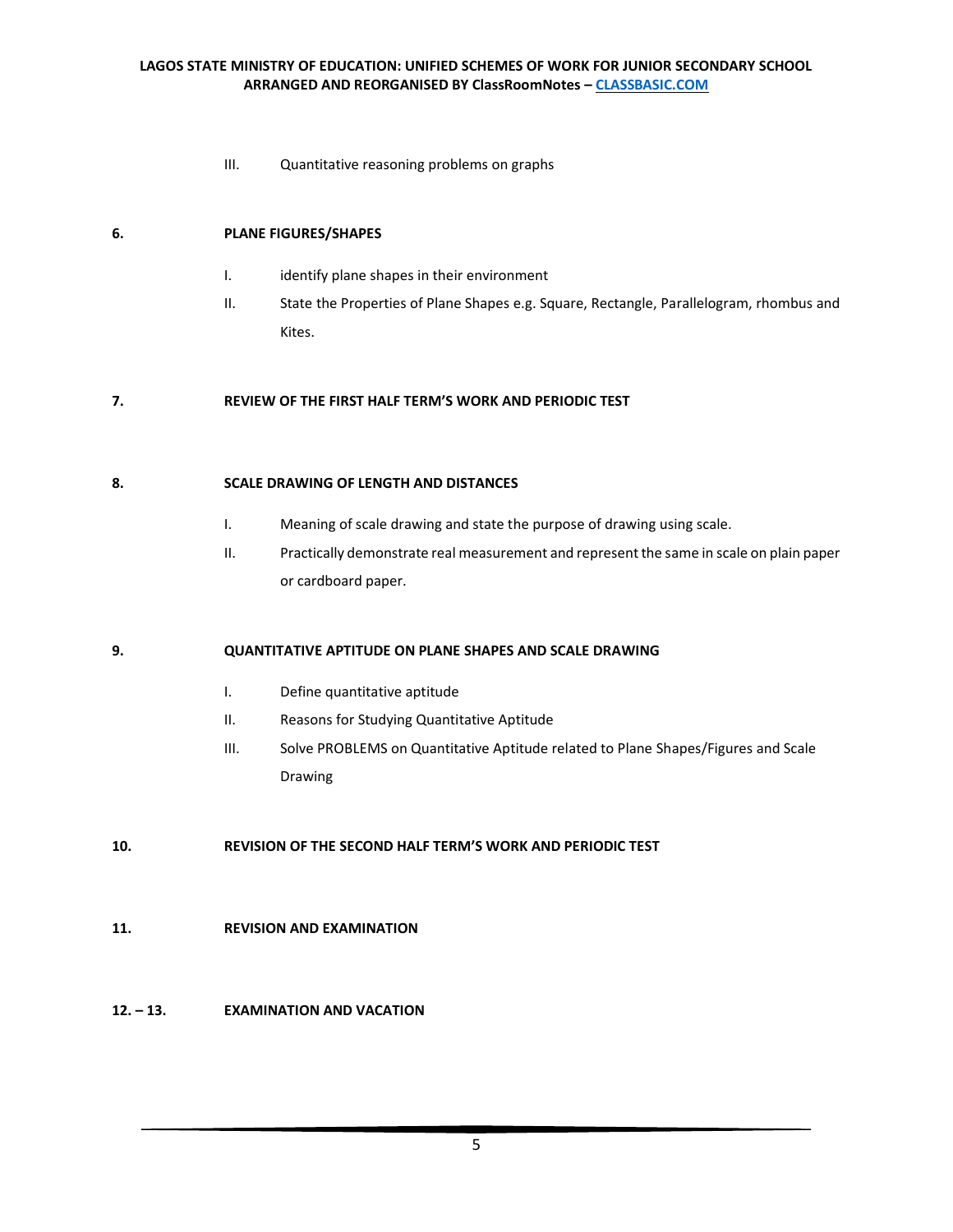# **MATHEMATICS**

# **JUNIOR SECONDARY SCHOOL (JSS 2)**

# **THIRD TERM**

### **WEEK TOPICS/CONTENTS**

#### **1. REVISION OF SECOND TERM'S EXAMINATION**

Representation of Real Life situations on a Graph an the reason (s)

### **2. ANGLES AND POLYGON**

- I. Define Angles
- II. Construct More Angles e. g 75, 105, 120,135, etc.
- III. Define Polygon with Examples
- IV. Generalization the Sum of Interior Angles of Regular Polygon is given by  $(2n 4)$  Right Angles of Convex Polygon
- V. Solve Problems on Interior of Convex Polygon

## **3. ANGLES OF ELEVATION AND DEPRESSION**

- I. Define Angle of Elevation with Practical Illustration.
- II. Problem Solving by Measurement (not calculation) of Angles of Elevation.
- III. Definition of Depression and Angle of Depression with Practical Examples
- IV. Use Angles of Elevation and Depression in calculating Distances and Heights using Scale Drawing
- V. Solve problems on Quantitative Problems on Quantitative Aptitude related Angles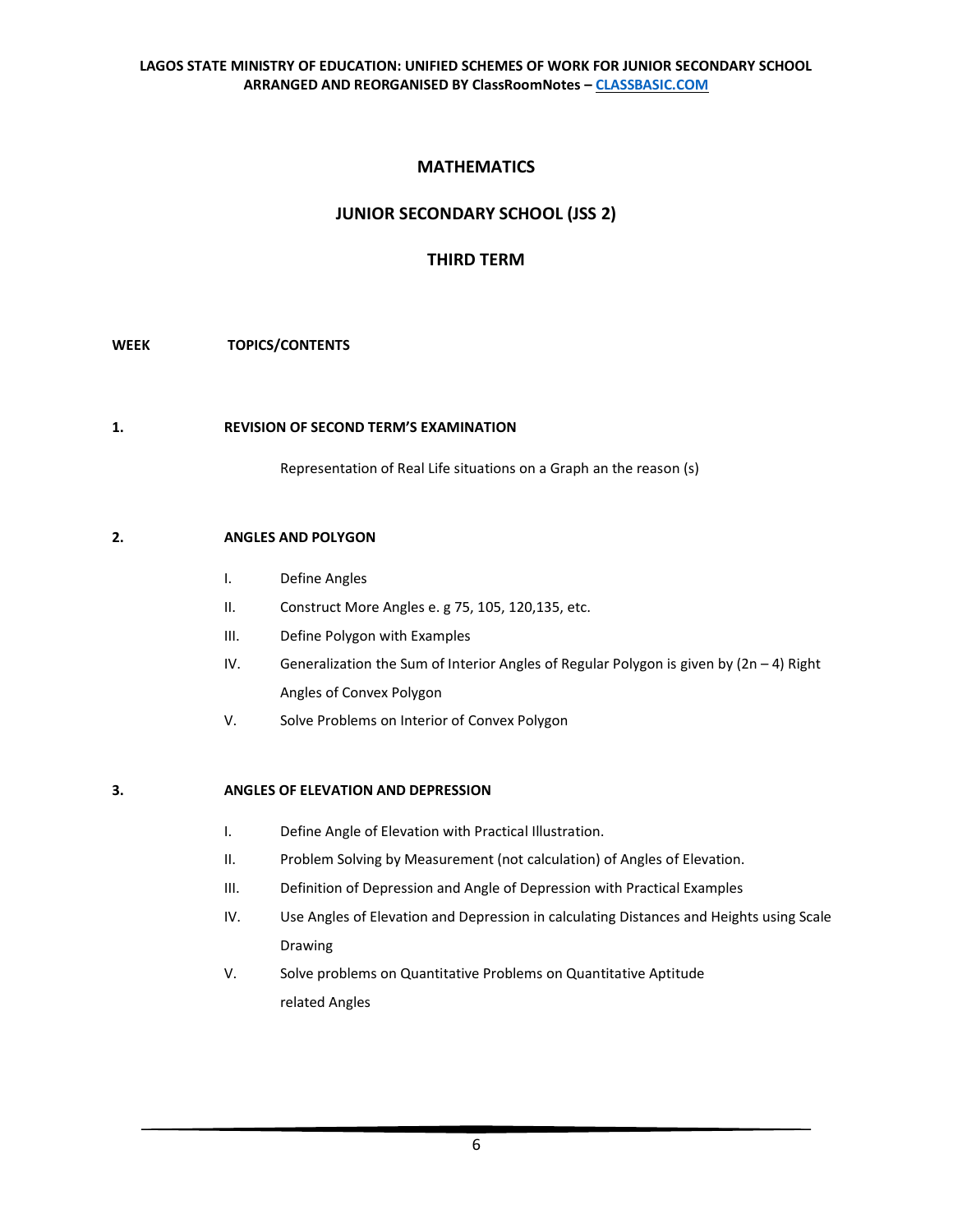#### **4. BEARING AND DISTANCES**

- I. Identify the Cardinal Points
- II. Locate the Position of Objects
- III. Find Distances and Bearing between Objects using Scale Drawing
- IV. Construct Triangle on: 2 Sides and a Secluded Angle, 2 Angles and a Side between them, all the 3 Sides
- V. Bisect any given Angles

#### **5. STATISTICS – DATA PRESENTATION**

- I. Collect Data from Different Sources e.g. Home, School, Church, Market etc.
- II. Present Data in Ordered Forms and Frequency Table
- III. Plot Pie Chart and Read Information from the Chart

#### **6. STATISTICS COUNTINUED**

- I. Collect data from local sources
- II. Tabulate data and present the same in graphical form (Pie Chart)
- III. Interpret the data from the chart and state their usefulness in everyday life

#### **7. REVIEW OF FIRST HALF TERM'S WORK AND PERIODIC TEST**

#### **8. PROBABILITY**

- I. Define Probability as Chances/Events
- II. State the Importance and Usefulness of Probability in Daily Activities
- III. Give Numerous and Natural Examples of Chances/Events
- IV. Use Ludo and Tossing of Coins to Generate Chances/Events